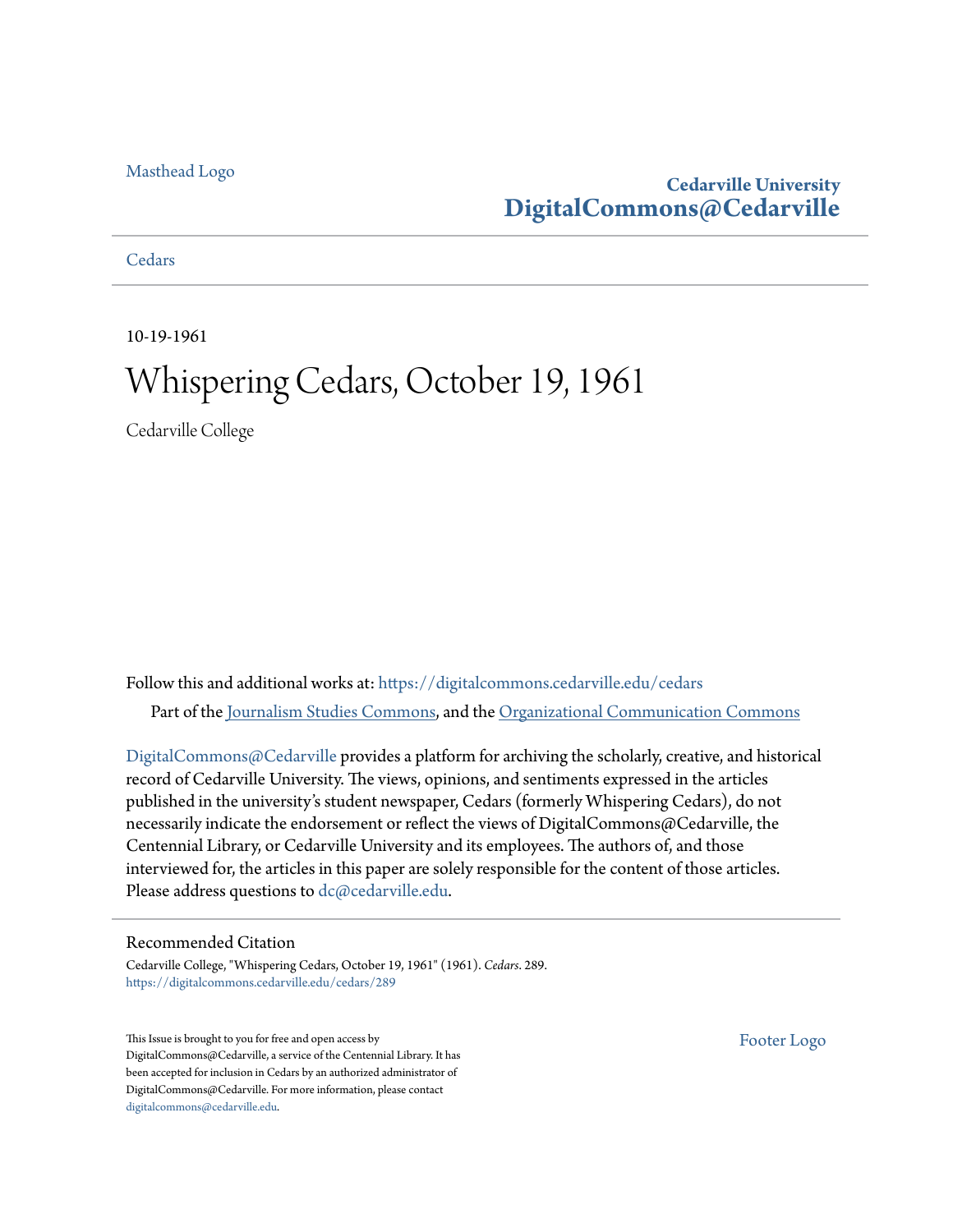



CEDARVILLE ROCKETS AHEAD

 $A - OK$  !!!

 $\mathbf{1}$ 

 $\begin{array}{c}\n131111111 \\
23122111111 \\
23122111111 \\
31312\n\end{array}$ 

**164** 

 $51$ 

 $\mathbf{I}$  $\mathbf{I}$  $\mathbf{1}$ 

 $\begin{array}{c} \n\bullet \quad \text{if} \quad \text{if} \quad \text{if} \quad \text{if} \quad \text{if} \quad \text{if} \quad \text{if} \quad \text{if} \quad \text{if} \quad \text{if} \quad \text{if} \quad \text{if} \quad \text{if} \quad \text{if} \quad \text{if} \quad \text{if} \quad \text{if} \quad \text{if} \quad \text{if} \quad \text{if} \quad \text{if} \quad \text{if} \quad \text{if} \quad \text{if} \quad \text{if} \quad \text{if} \quad \text{if} \quad \text{if} \quad \text{if} \quad \text{if$ 

 $\overline{1}$ 

Student-State Tally:

Arizona Arkansas California Colorado Delaware Florida Georgia Idaho Illinois Indiana Iowa Maine Maryland Massachusetts Michigan Minnesota Missouri Montana Nebraska New Jersey New York North Dakota Ohio *Fennsylvania* Nouth Carolina<br>Nouth Lako a **Tennessee** Texas Virginia Washington Washington, L.C. West Virginia Wisconsin

Cedarville College's enrollment has quadrupled since 1953, the year of its incorporation as a Baptist Liberal Arts College. The total enrollment this semester is 428 in comparison with the 105 total in that year.

It is interesting to break down the total enrollment into<br>classes and observe the increase through the years. This year we have 167 Freshmen, 131 Sophomores, 74 Juniors, 43 Seniors, and 13<br>Special students. Enrolled in Cedarville College in 1953 were 38<br>Freshmen, 9 Sophomores, 37 Juniors, 20 Seniors and 1 Special student.

ent.<br>
Let's note last year's enrollment by comparison. In 1960, we<br>
had a total of 351 students. Of this total, 175 were Freshmen, 86<br>
Sophomores; 48, Juniors; 31 Seniors; and 10 Special students.<br>
Each class has had an i

The Freshmen are not the only newcomers to our campus.<br>have 52 transfer students this year and 9 new faculty members.

Our new teachers this year come from the Midwest and South as is indicated by the list below:

| 1. Carol L. Barker<br>2. Alberta Chaffe                      | Bowling Green, Ohio<br>Cedarville, Ohio          |
|--------------------------------------------------------------|--------------------------------------------------|
| 3. Austin Elmore                                             | Bloomington, Indiana<br>Siloam Springs, Arkansas |
| 4. L. B. Frye<br>5. Ralph Gale                               | Chicago, Illinois                                |
| 6. John W. Reed                                              | Stryker, Ohio<br>Siloam Springs, Arkansas        |
| 7. James E. Russell<br>8. Ruth E. Smith<br>9. Rodney E. Wyse | Siloam Springs, Arkansas<br>Stryker, Ohic        |

As you will notice in the column to the let, we have students<br>vear from the North, East, Sout, and West, totaling a num-As you will notice in the column to the left, we have students<br>this year from the North, East, Sout, and West, totaling a num-<br>ber of 31 mta is being represented. The state with the largest<br>number of students enrolled in

hand. Will Cedary 111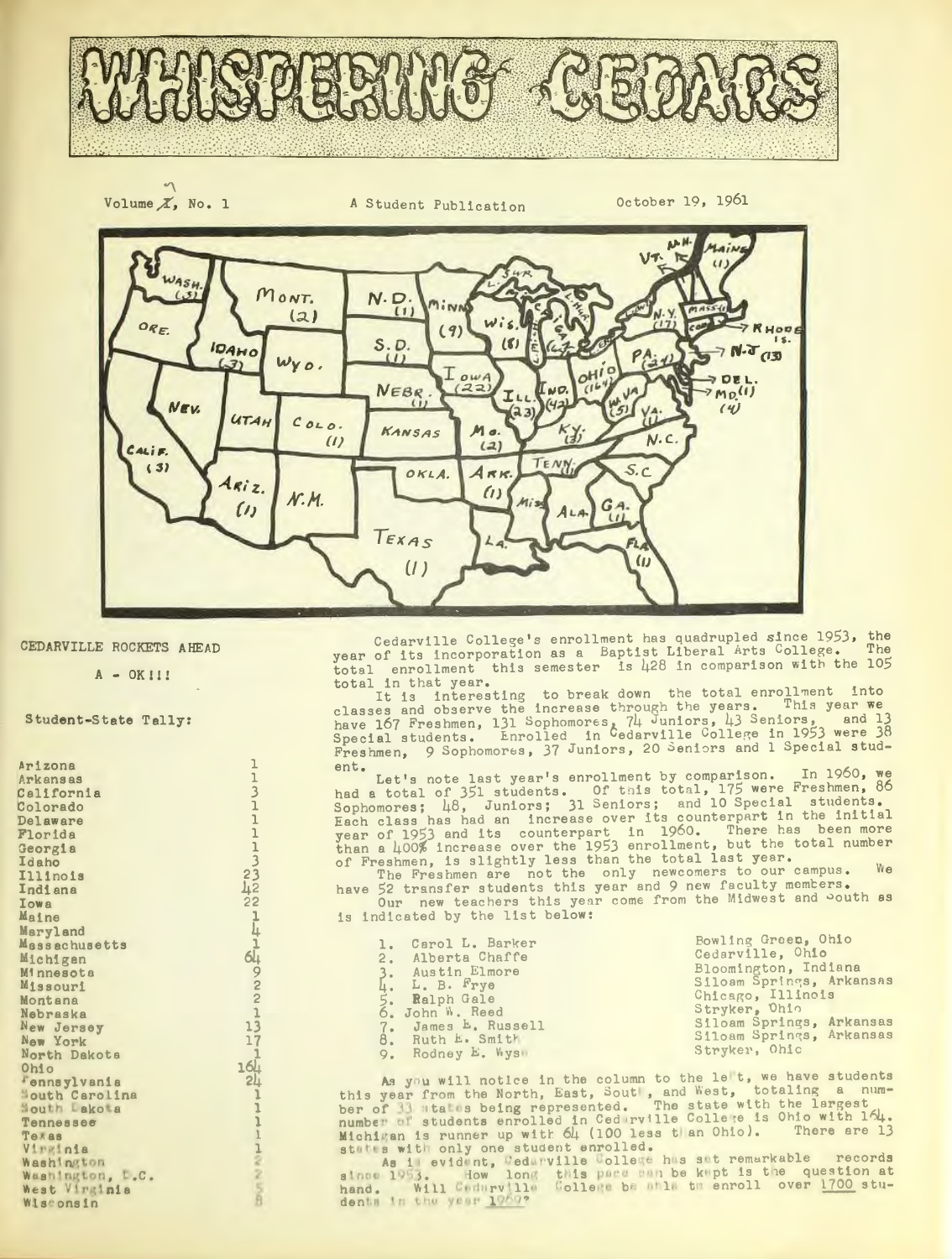#### TEACHER FEATURES:

#### MR. BARKER

*" ••• ,* May I present Mr. Carol Barker." Some of you have met Mr. Barker formally; others have merely been told that there is <sup>a</sup>new registrar here by that name.

Mr. Barker, who comes from <sup>a</sup>family of five children, was born in Rudolph, Ohio, on July 27, 1929. He was graduated from Hillsdale High School in Michigan, and after graduation, attended Bowling Green State University for a year, transferring at the end of the year to Baptist Bible Seminary in Johnson City, New York. During his five and one-half years at Johnson City, he was an associate pastor of a church, and student pastor of <sup>a</sup>small Baptist Church in Pennsylvania, and after receiving the degree of Bachelor of Theology, he pastored a church in Binghamton, New York, for two years .

Mr. Barker left Binghamton in order to continue his studies in psychology at Bowling Green, receiving his B. A. in this field in 1960. He looks forward now to receiving his M. A. in psychology from the same institution in January.

While Mr. Barker was studying at Bowling Green, he evidently put some of his psychology courses (or would it be "social-ology?") to practical use, for that campus was the scene of a romance between Miss Lois Johnson of Bowling Green, and our registrar, and they were married in 1949. The Barkers have three girls: Christine, Jeannette, and Lynn, and the family resides at 112 Poe Lane in Xenia.

*A* registrar does not sit in his office, whatever the general opinion may be, practicing a toothy smile and buttery manner for doting parents and gawky adolescents . His duties are a little more weighty than most of us realize. Mr. Barker assumes <sup>a</sup> great deal of responsibility concerning us students. Take <sup>a</sup>look at the way in which the registrar relaxes in his office. His duties are to:

- 1. check the credentials of all candidates for graduation, and for the various honors connected with academic success.
- 2. serve as secretary of the faculty and of important faculty committees.
- 3. organize materials for
- 4. prepare material for ed-<br>  $L$  ucation publicity.
- 5. edit the college catalogue and other official

publications .

- 6 . prepare reports of various kinds relating to personnel problems of students and faculty.
- 7. maintain a bureau of in formation.
- 8. prepare and transmit to the Dean of Educatio<sup>n</sup> and the Dean of Students <sup>a</sup>list of students eligible for scholastic honors, or subject to academic probation, to be arranged according to classes .
- 9. handle all matters relating to personnel accounting.
- 10. examine and pass upon the qualifications of students for admission to the college, and to serve as chairman of the committee on admissions .
- 11. direct the program of registering students in classes .
- 12. prepare and supervise the time-and-room schedules of classes.

Are some of you prospective registrars changing your majors? We are grateful Mr. Barker has shouldered this responsibility and pray God's assistance for him. It is his job to keep the records straight; ours to keep them clean .

# $\begin{picture}(20,20) \put(0,0){\vector(1,0){100}} \put(15,0){\vector(1,0){100}} \put(15,0){\vector(1,0){100}} \put(15,0){\vector(1,0){100}} \put(15,0){\vector(1,0){100}} \put(15,0){\vector(1,0){100}} \put(15,0){\vector(1,0){100}} \put(15,0){\vector(1,0){100}} \put(15,0){\vector(1,0){100}} \put(15,0){\vector(1,0){100}} \put(15,0){\vector(1,0){100}} \$ MR. RUSSELL

 $\frac{1}{2} \frac{\partial}{\partial t}$ 

We would like to welcome Mr. James Russell to the Cedarville College Faculty. He has come to serve us at our college in the fields of art and ·English.

Mr. Russell was saved at nine years of age and then followed the Lord's command in baptism.

He obtained his M. A. in the Fine Arts school at Ohio State University in 1939, and achieved the highest grade in the All Comprehensive Examinations in the Fine Arts. He then went to Asbury College in Kentucky to teach art from 1937-1939. He also taught at John Brown University from 1954 to 1959.

Mr. Russell was ordained in the Gospel Ministry in 1940 at the Trinity Baptist Church in Marion, Ohio. He pastored denominational and non-denomi national churches from 1940-1960.

He became Church-Page *illus*trator for the "C incinnati Enquirer." He was staff illustrator for the "Sunday School Times" for nine years, and designed missionary church bulletins for the 'Cathedral Press."

He originated and conducted the television program "TELE-<br>BIBLE TIME" over station KTUL-

TV, Tulsa, Oklahoma.

Mr. Russell conducts conferences and week-end meetings expounding the Word and illustrating it with slides of his Sunday School Times' cartoons. When Mr . Russell was asked how he liked his new position, he replied, "I love my new connection with Cedarville College and am in close agreement with its Biblical position and stand on separation."

### COUNCIL CORNER

## STUDENT COUNCIL REPORTS:

Many of you have been wondering what has been going on in Room 3 of the Ad. Bldg. Wednesday evenings at 7:00 and at various other times since school began this year. These things have been accomplished by the Student Council: The members assisted in Freshman Orientation, involving a week of tours, open house, morning devotional services, testine programs , counseling sessions, recreational activi ties parties, including the Big and Little Sister and Big and Little Brother Mixers, an Extracurricular Life program, a Singspiration, Freshman Talent Night, and Registration.

Taxi service was also provided for incoming students and paid for by Student Council. They secured pop machire<sup>s</sup> for the dorms, and use this concession as a means of raising funds. There is a closer check being kept on traffic violations this year, and Student Council takes part responsibility in organization of and assignment for the Christian Service Dept. It<br>was just voted to give \$15 of the Student Council Fund to the Christian Service Dept., to be designated for a speaker and record player for the Street Meeting Group. Also to this department will go 10% of each month's pop machine

profits for heeded supplies . Student Council also clears new organizations who wish to have constitutions approved and become officially recognized. Officially recognized organizations may have a rep-

resentative on the Council . The members helped to coordinate the Red Cross Blood Drive here in Cedarville, and not only canvassed, but did volunteer work at the bloodmobile, and of course, gave blood.

They are at present revising their constitution in order to make it more effective. Future activities and projects, along with discus sion notes, will be posted on the main bulletin board after the weekly Wednesday night meeting .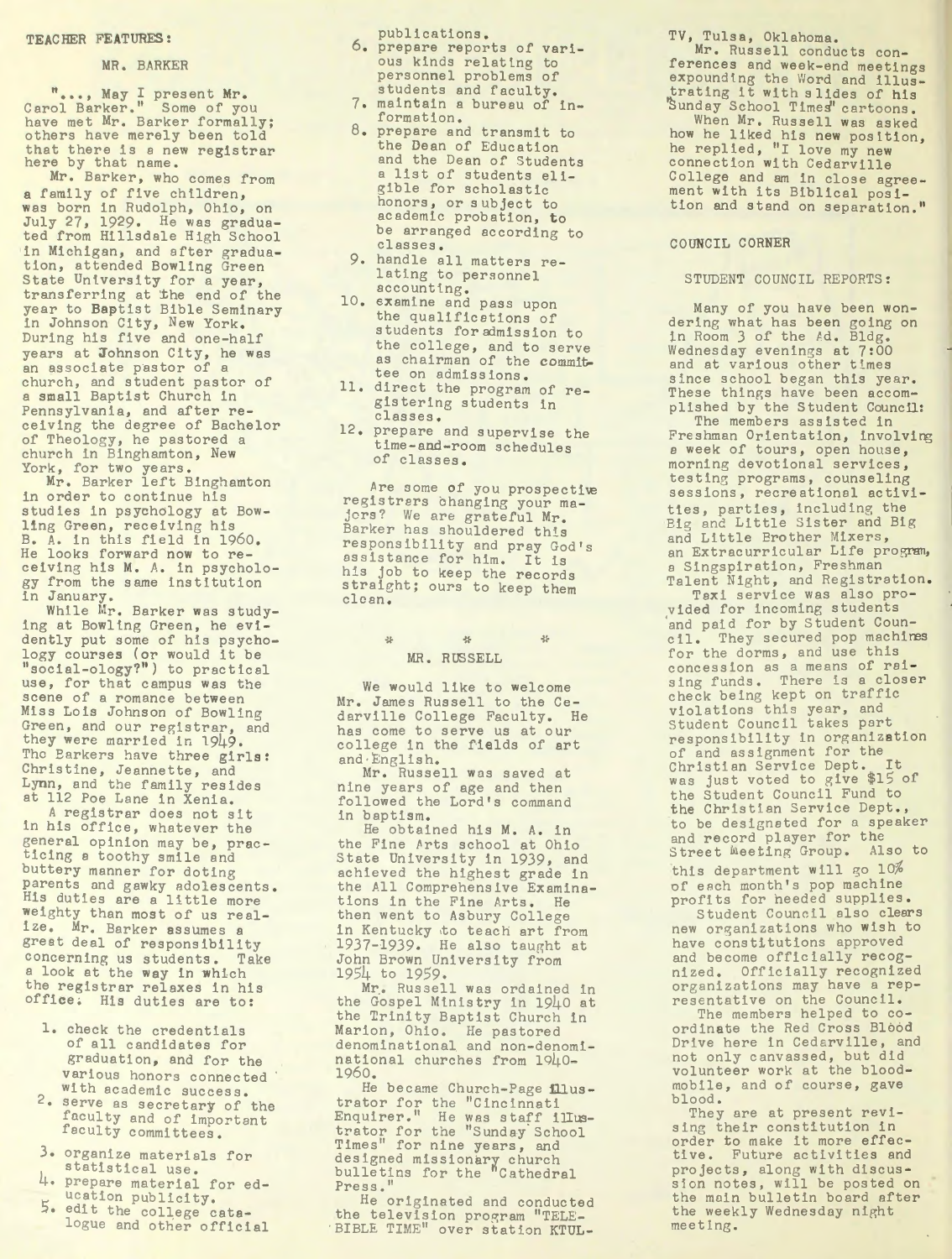#### "THE REMARKABLE INCIDENT-

at Carson's Corners," by Kristin Sergel, adapted from television by Reginald Rose, is our homecoming play production for this year. Because of the number of characters, many of our student body will<br>be able to show off their hisbe able to show off their mi<br>trionic talents. The cast,<br>directed by Mrs. Maddox,<br>consists of:

#### Parents:

Dr. & Mrs. Caldwell-John Wolfe and Bonnie Hammack Mr. & Mrs. Prince-Larry Baker and Eve Tennant Mr. & Mrs. Rogers-<br>Steve Nimmo and Elayne Howard Mr. & Mrs. Woodbridge-Dave Warren and Mary Goodwin Mr. & Mrs. Wright-<br>Rich Davidson and Sylvia Wing Mr. & Mrs. McGinmis-<br>Keith Webster and Elsie Himsel Miss Frank - Eng. teacher-Sally Bender Mr. Kovalesky-school janitor Students: Bob McGinnis-Ron Mathis Bert Hendricks-Don Kelly

Elizabeth Wright-<br>Virginia Hindman Janet-Betty Smith Carol-Pat Schonscheck Madge-Jeannie Du Pre' Tommy Prince-Steve Luyben<br>Alice Woodbridge-Lois Duddleston Susan Caldwell-<br>Patricia Adams Joey Rogers-Bill McGinnis-Hank Cook Painter-<br>Bob Ellis

#### POLL:

"WHAT IS THE RESPONSIBILITY OF THE STUDENT COUNCIL?

Rayna Butler - Freshman: "One who are supposed to be our representatives, is to repre-<br>sent our ideas. Therefore,<br>the members of the Council should take polls and ask the students themselves their<br>opinions on matters to be<br>brought up in student council"

Phil Buchenam - Sophomore: "I<br>think the major service that<br>the Student Council can render<br>to the student body is to be<br>attentive to their opinion."

 $\frac{\text{Pick} \text{ Bresso}_n - \text{Junior: "An}}{\text{append for student rights}}$  should be made by the Student

Council in order that practical viewpoints of the students can be put into practice.

Carole Boren - Junior: "To<br>represent the student body's opinions and to present an accurate account of the administration's views to the students."

Donna Davis - Senior: "To<br>represent the majority opin-<br>ions of the student body."

<u>Cathy Shelton</u> - Senior: "To<br>promote unity in all aspects<br>of Christian life as it represents the student body."

Lois Kennedy - Senior: "Representative of the Students--<br>not a ruling body."

#### LADIES AND GENTLEMEN:

Are you refined? Are you genteel? Well, if you are<br>only a diamond in the rough, we have some organizations on campus whose purpose is to add a little polish. Two longstanding organizations in the<br>realm of social refinement are Gamma Chi, and Alpha Chi.

#### GAMMA CHI

A women's organization, Gamma Chi seeks to develop in its members the promotion of the spirit of refinement and<br>social tastes; the development<br>of poise, personality and leadership on the Christian level. Gamma Chi held its Autumn Reception this year on Oct. 2nd, primarily to acquaint the Freshmen and new students with the society. Miss Smith presented a fine musical program, after which all those wishing to become members of the society were invited to join. The officers for this year are:

Jane Ginz - President Rosa Lee Albrecht - V. Pres. Judy Humphreys - Secretary<br>Donna Finley - Treasurer<br>Lois Jacobson - Program Chair. Pat Barrett- Parliamentarian Margaret Stowell - Soc. Chair. Bonnie Nash - S. Council Rep.<br>Mrs. Maddox - Sponsor

The main event sponsored by Gamma Chi is the Valentine Banquet. This is something<br>we will be looking forward to In the months to come.

#### ALPHA CHI

Alpha Chi, a men's organization, seeks to provide op-<br>portunity for the Christian man to develop culturally and chief goals is that each member live a consistent life of<br>Christian excellence. The officers of Alpha Chi ara:

Dave Earnhart - President Otis Stone - Vice President Warren Burnside - Sec'y-Trees Paul Gathany - Parliamentarian Mark Haseltine - S. Council Rep. Gordon Finley - Chaplain

The Club Project of most interest to the student body is the sponsorship and execution of the yearly Thanksgiving Banquet. However, as in other clubs, many activities such as lectures, field trips, concerts, and attendance at athletic contests are scheduled throughout the year, adding to a well-rounded and interesting program.

#### KAPPA DELTA XI

Also a women's organization, Kappa Delta Xi is a brand-new society which we are happy to welcome to the list of campus clubs. Last<br>year a small group of girls wanted to start a new society that would rank well among the existing organizations on campus, and that would be important to its members. They started with about 35 girls<br>with Mrs. Callan as their<br>advisor. They chose the Greek advisor. They chose the Greek<br>name stated above, which tran-<br>slated, approximates the mean-<br>ing, "Gracious Lady Servants<br>of the Lord." Their purpose<br>is "to stimulate an interest in is to stimulate an interest in<br>and to provide an opportunity<br>for the practice of gracious<br>living," underscored by the<br>verse, "A gracious woman re-<br>taineth honor...," Proverbs 11:16. Officers of Kapps Delta Xi are:

Hazel Brovant - President Donna Thompson - Secretary Donna Davis - Treasurer Carole Lanius - Program Chair.<br>Betty Wall - S. Council Rep.<br>Mrs. Callan - Advisor

One business meeting and one social meeting are held each month. In the future, the girls would like to plan and carry out a major project, besides attending concerts, plays, and other activities.

#### **STAFF**

| Editor: | Nancy Shimits                                                                                                              |
|---------|----------------------------------------------------------------------------------------------------------------------------|
|         | Reporters: Janice Amos<br>Mary Blann<br>Gale Brooks<br>Flo Cannon<br><b>Fay Doctor</b><br>Lois Duddlestor<br>Carol Dykstra |

Helene Henry<br>Bonnie Hammack Ginny Hindman<br>Steve Luyben<br>Jay Moore

Typists:

Mary Blann Carol Dykstra Donna Everett